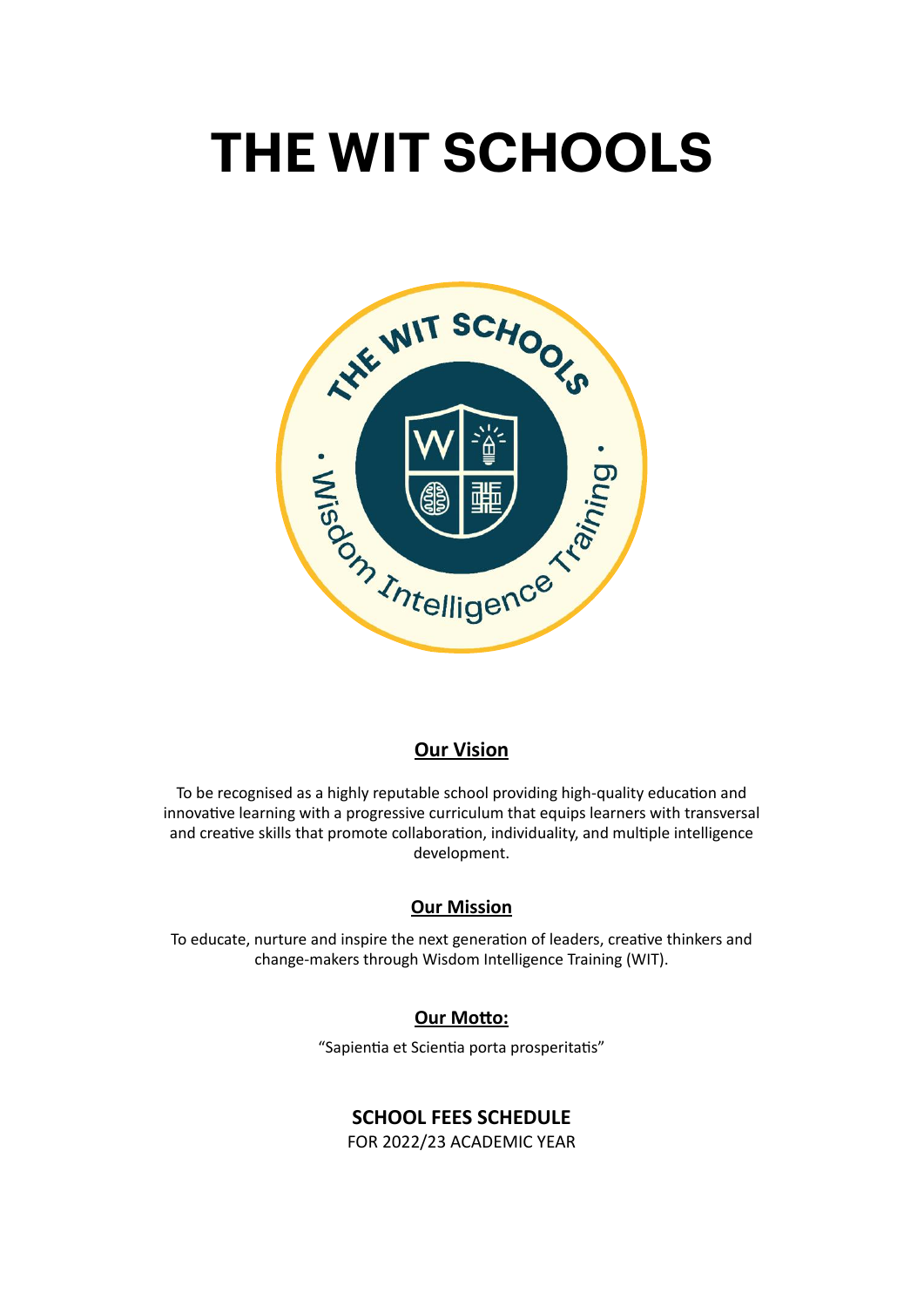# **THE WIT SCHOOL FEE SCHEDULE FOR 2022/2023 ACADEMIC YEAR**

The following schedule has been created to provide prospective and present parents with sufficient information about the fees, which is always kept as low as possible while striving to maintain and improve the quality and standard of education in our renowned school. Fees are paid thrice a year (January, May and September) for each term.

#### *Please note that fees quoted in this schedule are subject to change(s)*.

#### **Registration fee:**

The cedi equivalent of the registration fees (\$100) shall be paid on the submission of the completed application form together with the required documents.

#### **Exchange Rates**

The cedi equivalent of fees are to be paid the exchange rates should be obtained from the accountant of the school during payment of fees.

|                      | *ADMISSION FEE (USD) |                |                                              |
|----------------------|----------------------|----------------|----------------------------------------------|
| <b>ACADEMIC YEAR</b> | <b>PRESCHOOL</b>     | <b>PRIMARY</b> | <b>STUDENT FEES PER</b><br><b>TERM (USD)</b> |
| $2022 - 2023$        | 2000                 |                | 1150 (pre-K)<br>$1250$ (Grade 1-9)           |

**\*Admission & Registration Fees:** This is paid once only by new students and includes school uniforms and set of books for the academic year.

#### **School Term**

There are three (3) terms in an academic year with approximately 12 - 14 weeks in each term time starting September to June each calendar year. School opens on weekdays (Mondays to Fridays) at 7:00am and closes at 3:00pm.

#### **Afterschool & Weekend**

The school runs an after-school and weekend club with over 20 programs on Mon - Thurs at 3:30 pm to 6:30pm and Saturdays. Kindly request for programs and rates from Admin.

# **School Uniform Fee (mandatory)**

2 polo shirts, 2 bottoms (trousers/skirts), 1 T-shirt for Friday and 1 set of sports wear.

#### **Lunch fees (Day students) — optional**

1 lunch meal per day (for all students)  $-$  GH¢20 (per meal per day)

#### **Bus Services**

The school runs a safe and reliable transport service (pick-up and drop-off) for all students who want to register. Kindly request for rates and routes from the Finance office